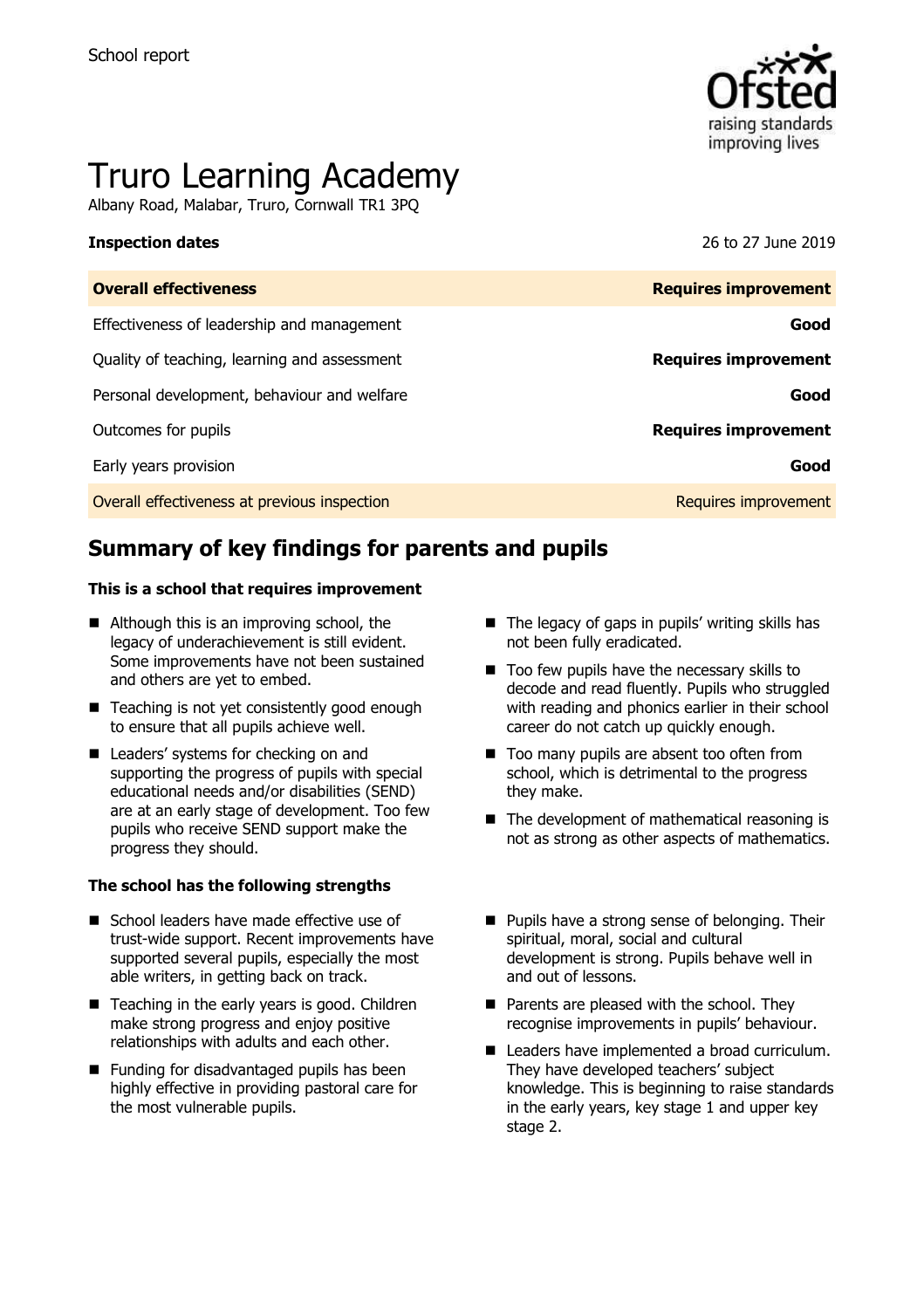

# **Full report**

### **What does the school need to do to improve further?**

- Ensure that middle leaders have a greater influence in improving teaching so that it is consistently good across the school, including for pupils who receive support for their SEND.
- Improve the quality of teaching and pupils' achievement so that they are consistently good or better by ensuring that:
	- teachers use accurate assessment information to plan and adapt teaching to meet pupils' needs, particularly in writing
	- the teaching of phonics is effective, including for the lower-attaining pupils, and that the books and resources pupils use to practise their early reading skills are matched closely to their phonics knowledge
	- teachers promote pupils' mathematical reasoning skills more effectively.
- Strengthen the work with families of those pupils who are persistently absent from school to improve their attendance and progress.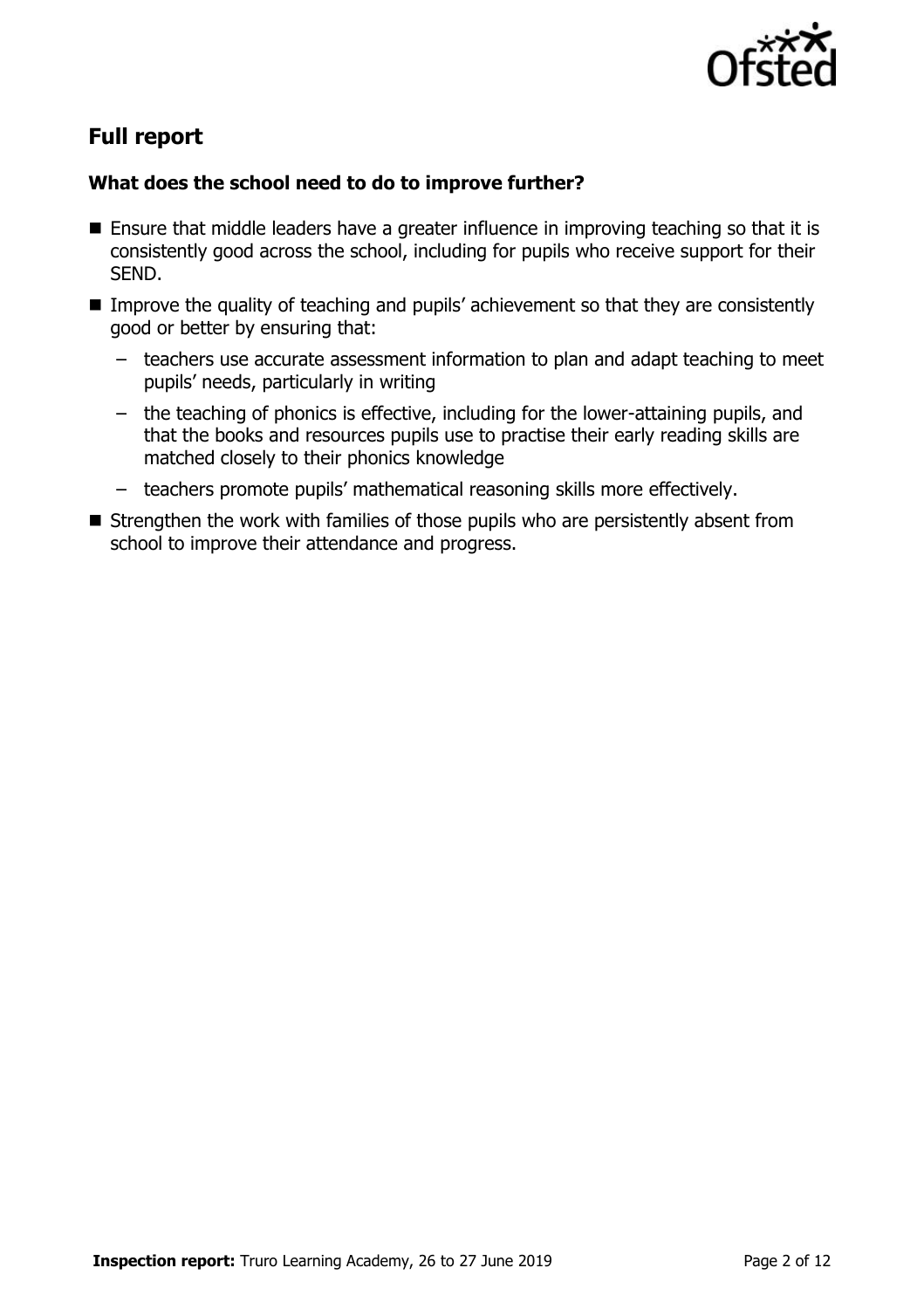

### **Inspection judgements**

#### **Effectiveness of leadership and management Good**

- This is an improving school. There is strong impact of leadership at all levels to bring about improvements in pupils' progress. The well-considered curriculum has motivated pupils and has led to pupils catching up in reading, writing and mathematics. However, in some year groups, where teaching has been disrupted, pupils are not making enough progress.
- Leaders have an accurate view of the school's strengths and areas requiring further improvement. Leaders' actions have gathered momentum after a stalling of progress because of staffing changes. Progress is being made to secure the necessary improvements. However, some aspects, such as the progress of pupils in Years 3 and 4, need further improvement.
- The executive principal has acted determinedly and taken decisive action to tackle weaknesses in teaching. Trust leaders have made well-judged changes to the structure of the leadership team and have provided appropriate support to those who are new to their posts. Leaders and teachers appreciate the development opportunities they have received from trust leaders.
- The new head of school has skilfully brought everyone together as a team. Staff are enthusiastic and reflect the energy of senior leaders' determination to improve.
- Leaders make effective use of information about pupils' progress in order to target support for teachers and pupils. Leaders are increasingly taking the right actions to tackle these issues.
- Support from other schools in the trust and from trust-wide directors is effective. There have been improvements to behaviour and the teaching of mathematics, reading and writing as a result. Leaders' monitoring and feedback to teachers have led to improvements.
- Most subject leaders are new to the school. They have quickly gained an accurate understanding of what support is needed and are implementing their plans for improvement successfully. Some subject leaders have provided training to develop teachers' subject knowledge, for example in mathematics. This is beginning to improve the consistency of teaching across the school.
- In a short time, the subject leader for English has been effective in establishing a new team. She has provided effective staff training to strengthen and embed systems so that the teaching of phonics is effective. Her work to increase teachers' expectations in writing is also beginning to pay off. She has recognised that the school's work to develop a love of reading requires an investment in high-quality books, particularly for the older pupils.
- The leader of SEND is well supported by experienced staff members within the trust. She has prioritised the identification of pupils' needs and has been successful in this aspect. The number of pupils with an education, health and care plan has doubled since September. The leader has worked closely with external specialists to identify and support the needs of the most vulnerable pupils. However, the effectiveness of the support for pupils identified with SEND is more variable as systems for checking the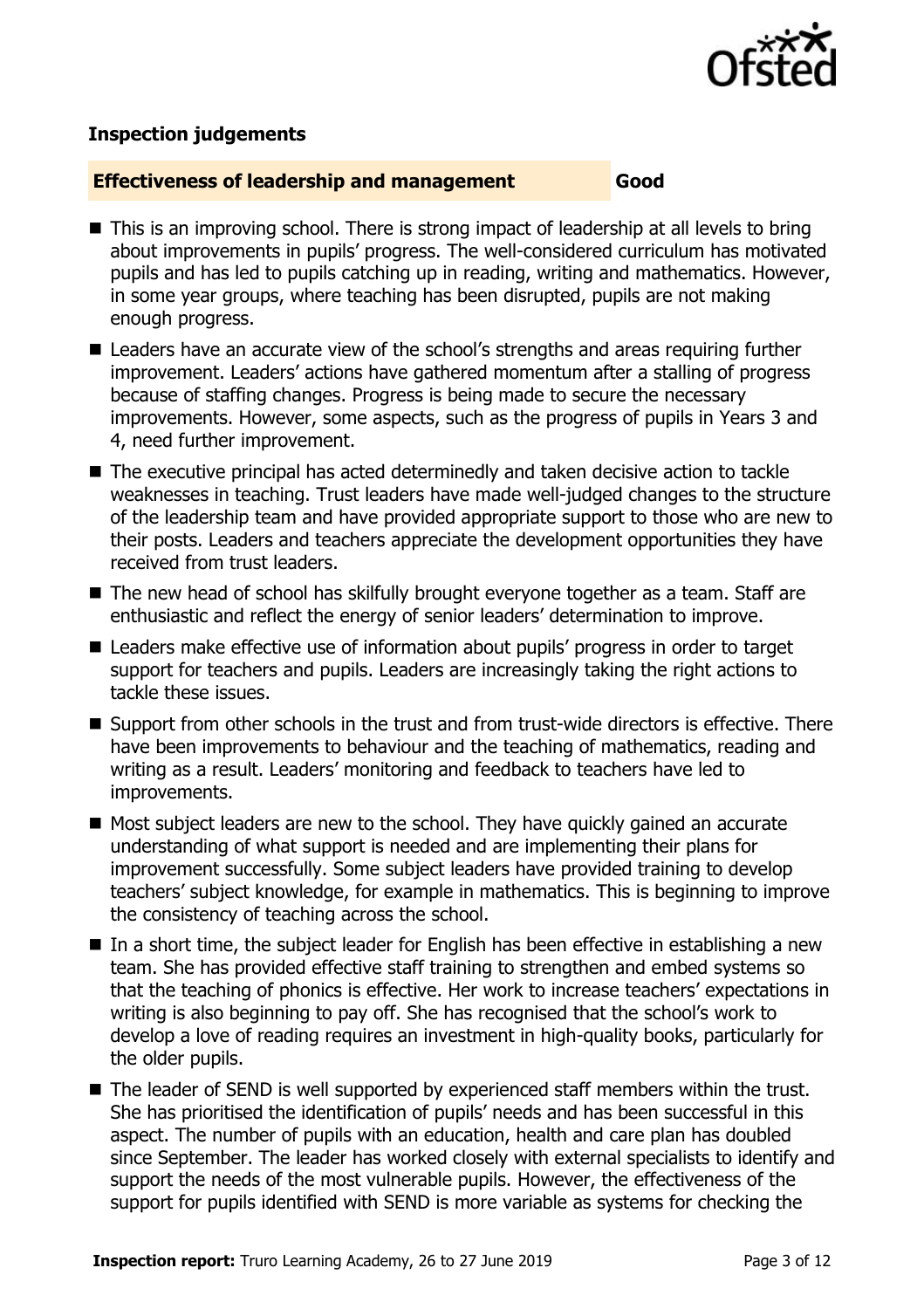

success of plans and the progress pupils make are less well developed.

- Leaders' actions to improve the implementation of the English and mathematics curriculums are effective. They have recently implemented a curriculum that provides effective opportunities for pupils to apply their skills in reading, writing and mathematics. Educational visits and a wide-ranging programme of extra-curricular activities further enhance the curriculum. Leaders have introduced residential activities to support pupils' understanding of different places and cultures, for example visits to London.
- The school promotes pupils' understanding of British values effectively. Leaders make sure that all pupils are valued. Mutual respect and tolerance are strong features of the school.
- Leaders have used pupil premium (PP) funding appropriately to support the social and emotional needs of disadvantaged pupils so that they are better able to access their learning. The new PP leader has an excellent understanding of the impact of PP because she monitors its effectiveness closely and acts quickly on her findings.
- Leaders have used the sport premium to provide a wider range of sporting activities for pupils. Prior to this year, there were no after-school sports clubs. Now, three quarters of the school participate in at least one club.
- As a result of leaders' actions, parents recognise the improvements in the school's work. They appreciate the quality of care shown by staff.

#### **Governance of the school**

- Trustees ensure that they carry out their statutory duties effectively in overseeing staff performance, safeguarding and recruitment. They do this through the 'Aspire Improvement Group '(AIG) and local hub councillors. Aspects of attendance, behaviour, and the quality of teaching and learning are all improving as a result of challenge and support from governance.
- Directors maintain an accurate view of leaders' progress in tackling school improvement priorities. They have been instrumental in deploying funds effectively in order to bring about stability and a strong teaching workforce after a period of turbulence.
- Hub councillors make regular visits to the school to check the progress of the school improvement plan. They ask challenging questions, however, on occasions when hub councillors do not follow up leaders' answers with sufficient rigour.

### **Safeguarding**

- The arrangements for safeguarding are effective.
- There is a strong culture of safeguarding and a comprehensive approach to providing all staff with clear guidance and training to ensure all children are kept safe, particularly vulnerable children with complex needs.
- The single central record of recruitment checks is thorough and well maintained. Senior staff and governors have been trained in all aspects of vetting new appointments. All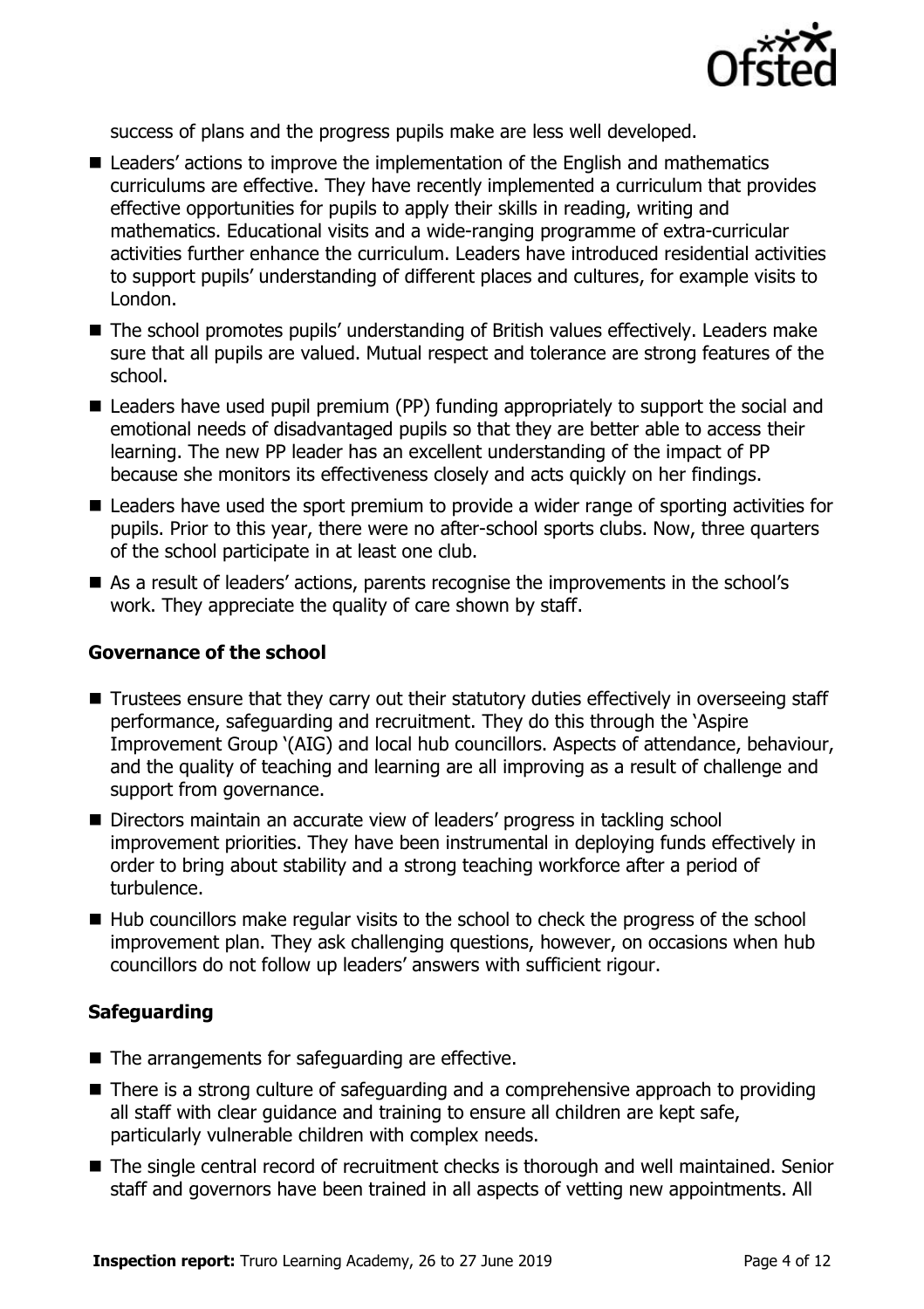

new appointments are carefully screened to ensure the safety of pupils.

- The leaders responsible for safeguarding keep their training up to date. They have the necessary skills to fulfil their roles and to train staff. Consequently, staff have a thorough understanding of all aspects of safeguarding to ensure pupils' safety at school and beyond. Training is routinely updated, and safeguarding is given a suitably high priority.
- Leaders act promptly when they receive a referral from a member of staff expressing a concern about a pupil. When necessary, they consult with external agencies effectively and follow up referrals promptly. The leaders maintain thorough and complete records of all concerns raised about individual pupils.
- Throughout the school day, high levels of adult supervision are maintained to ensure the safety of pupils.

### **Quality of teaching, learning and assessment Requires improvement**

- There have been significant changes in teaching staff since the previous inspection. The quality of teaching over time is not consistently good. Most class teachers are new to the school this year.
- Teaching is not routinely matched to pupils' needs. Too often, in some classes, teachers provide work for pupils which is too easy or too hard. This is particularly the case in classes where pupils have gaps in their learning because of previously weak teaching.
- The teaching of phonics helps pupils to decode words effectively. However, teachers do not make sure that the texts pupils read reinforce the sounds they know and remember. As a result, pupils struggle with their reading and do not make the progress they should.
- The teaching of writing continues to improve. Pupils cover a range of writing styles. However, the quality of teaching is variable. On occasions, teachers' expectations are too low. The work pupils are asked to do does not build on what they already know. For example, pupils who can punctuate sentences accurately do not do so consistently. In addition, the strategies employed to improve pupils' spellings do not make enough difference to the accuracy of pupils' writing.
- Teachers harness pupils' enthusiasm for subjects such as geography and history to help them to make better progress in their literacy and numeracy work. For example, pupils apply their mathematical skills to draw tables and line graphs in geography.
- Teachers develop pupils' ability to recall mathematical facts and to solve problems. However, pupils' ability to explain their mathematical understanding is not well developed in some year groups.
- Support staff are deployed effectively and make a good contribution to supporting pupils' learning.
- Relationships between pupils and staff are positive. Pupils respect adults and listen carefully to instructions. Most pupils respond appropriately to teachers' feedback. This helps pupils to improve.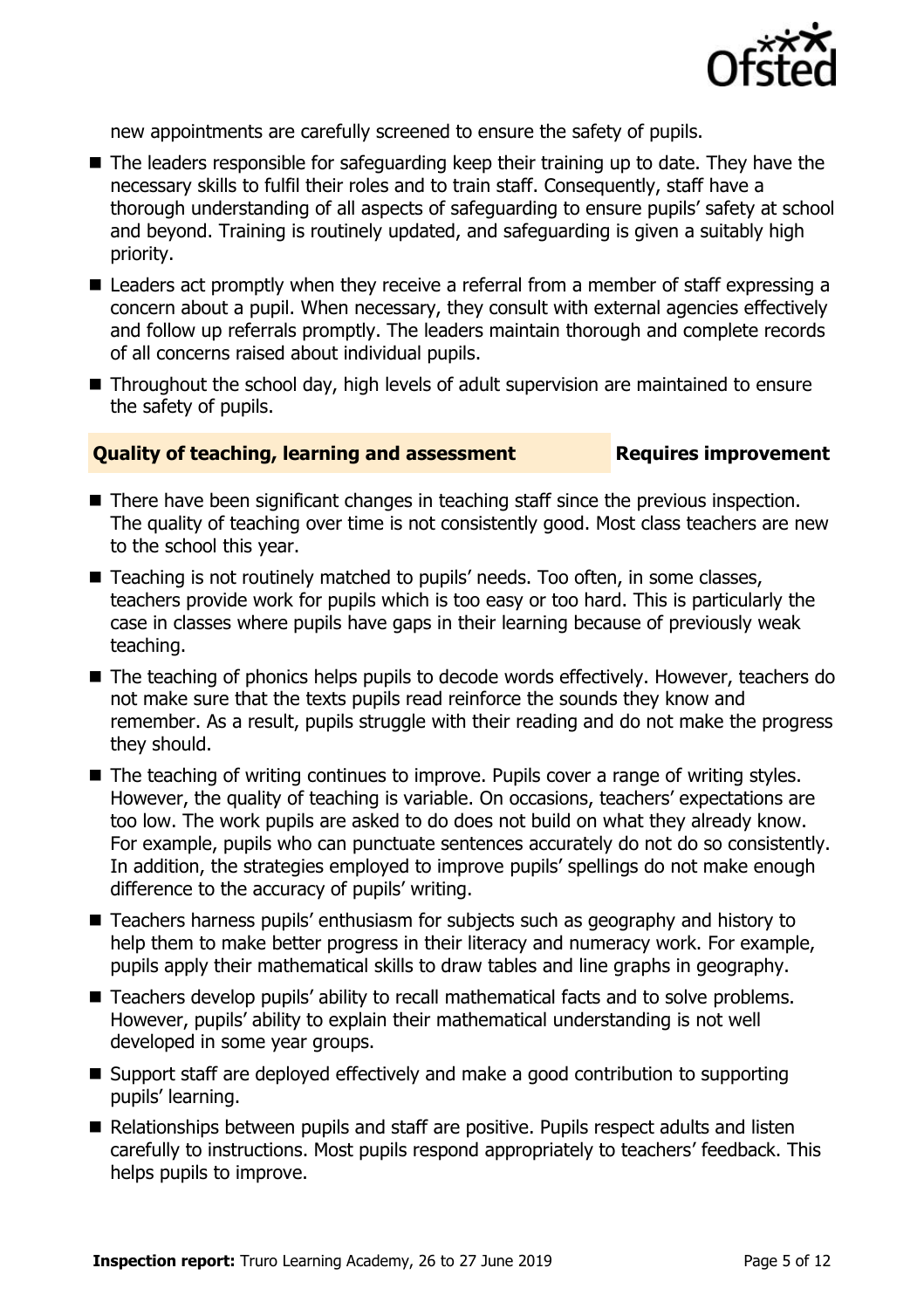

#### **Personal development, behaviour and welfare Good**

#### **Personal development and welfare**

- The school's work to promote pupils' personal development and welfare is good.
- Staff know pupils well and provide high levels of pastoral care to build and sustain pupils' confidence, their understanding of their emotions, and what it is to be an effective learner.
- A short-term nurturing provision has been highly effective. Pupils who have previously struggled to regulate their behaviour have developed skills to manage their feelings so that they can increasingly rejoin their classes. Pupils' social and emotional welfare is exceptionally well supported. As a result, pupils are now able to develop academically.
- Instances of bullying incidents are few and decreasing. The schools' wide-ranging programme to support pupils' personal, social and health education is effective in providing pupils with the strategies they need to know, understand and manage their feelings.
- Pupils demonstrate a clear understanding of tolerance and respect. They celebrate differences and welcome the many new pupils to the school in a way that helps them feel included and supported.

#### **Behaviour**

- The behaviour of pupils is good.
- Leaders have high expectations of pupils' behaviour and conduct around the school and in lessons. Previously high exclusion rates have reduced dramatically as school systems for managing behaviour have become more established. In addition, staff training has equipped staff with the strategies to support pupils' individual personal, social and emotional needs.
- The school is an orderly community with a harmonious atmosphere. Pupils are polite and courteous towards visitors, staff and one another. Pupils show high levels of enjoyment in their learning and are eager to do well.
- Pupils' overall attendance is improving. However, there are still too many pupils who are regularly absent from school. Although leaders communicate their expectations for pupils' attendance, this has not had enough impact.

#### **Outcomes for pupils Requires improvement**

- Too few pupils leave Truro Learning Academy ready for the next stage of their education. The proportion of those who leave the school at the standard expected in reading, writing and mathematics is below the national average. Although, in 2018, pupils made progress which was in line with the national average, they still lag behind in terms of what they should know, understand and be able to do. This was not enough to compensate for pupils' previous underachievement.
- In previous years, too few pupils have left Year 2 ready for Year 3. However, in 2018,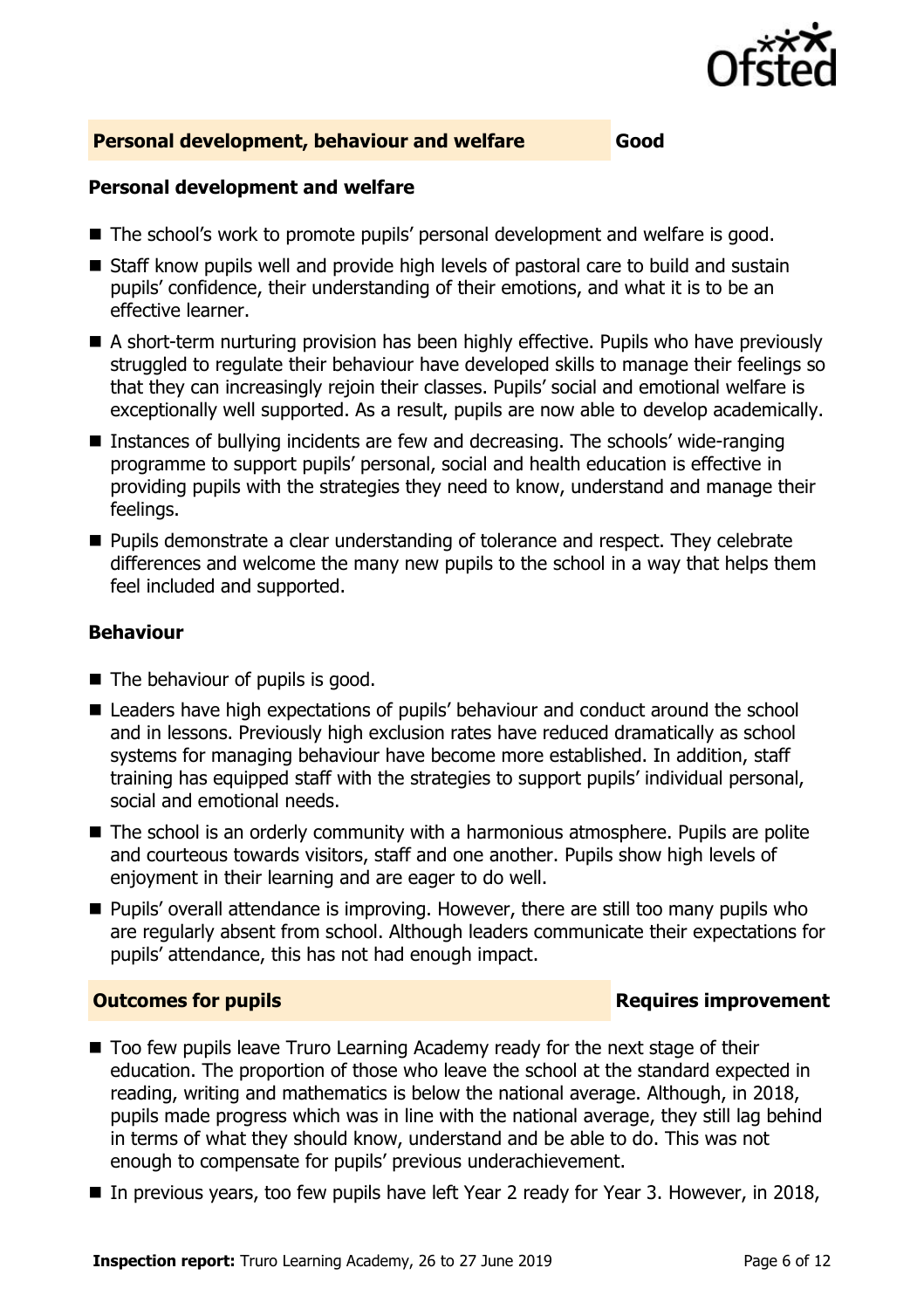

the proportion of pupils reaching the expected standards in reading, writing and mathematics was in line with the national average. Current work in books for Year 3 pupils shows that some pupils' progress has declined in reading, writing and mathematics. This is particularly evident for pupils with low prior attainment.

- Pupils in Year 4 are not catching up quickly enough to make up for previous underachievement. Pupils' writing books show that raised expectations by teachers this term is allowing the most able pupils to catch up. However, this has not yet had the same impact on previously low- and average-attaining pupils' progress.
- The proportion of pupils meeting the expected standard in the Year 1 phonics screening check improved to be in line with the national average in 2018. Disadvantaged pupils achieved in line with others. However, those pupils who did not reach the expected standard have not caught up by the end of Year 2. Similarly, the few pupils who left the early years with an insecure understanding of letters and the sounds they make have not caught up this year.
- Over recent years, too few of the most able pupils reached the higher standards expected of them by the time they left the school. However, most recently, more of the most able pupils are now making the progress they should. In 2018, a similar proportion of pupils to the national average reached the higher standards in reading and mathematics.
- Attainment in writing is weaker than other areas of learning across the school. This is despite pupils using their writing skills regularly in subjects other than English. Often, poor spelling hampers the quality of pupils' writing. However, pupils' books in Years 2, 5 and 6 show good progress in writing. In these year groups, teachers are making good use of assessment to help pupils improve their writing.
- The careful decision-making that has gone into choosing books as 'class texts' to share with the pupils has had a positive impact on pupils' writing across the school. Pupils make highly effective use of vocabulary in their writing to engage the reader. However, older pupils report that they do not have enough 'interesting' books to read.
- In most classes, pupils' attainment in mathematics is improving quickly. Staff ensure that pupils cover a wide range of mathematical themes. Pupils practise their skills so that they are fluent and can apply their knowledge to solve problems. However, work in books and discussion with pupils show that their ability to reason is less well developed.
- An increased focus and specific support for the high proportion of disadvantaged pupils in the school have been effective. In the early years and key stage 1, disadvantaged pupils achieve equally as well as, and sometimes better than, other pupils. In key stage 2, the additional support that disadvantaged pupils receive is beginning to overcome barriers to their learning. Support, such as the short-term provision of the nurturing Watergate class, has helped pupils to be better-placed emotionally and socially to integrate back into mainstream classes.
- Pupils who have an education, health and care plan make good progress against their individual needs. However, the progress of pupils who receive SEN support is not consistently strong.
- The progress of pupils in Years 1 and 2 is gathering momentum from the good start they receive in the Reception class. In these year groups, previously average- and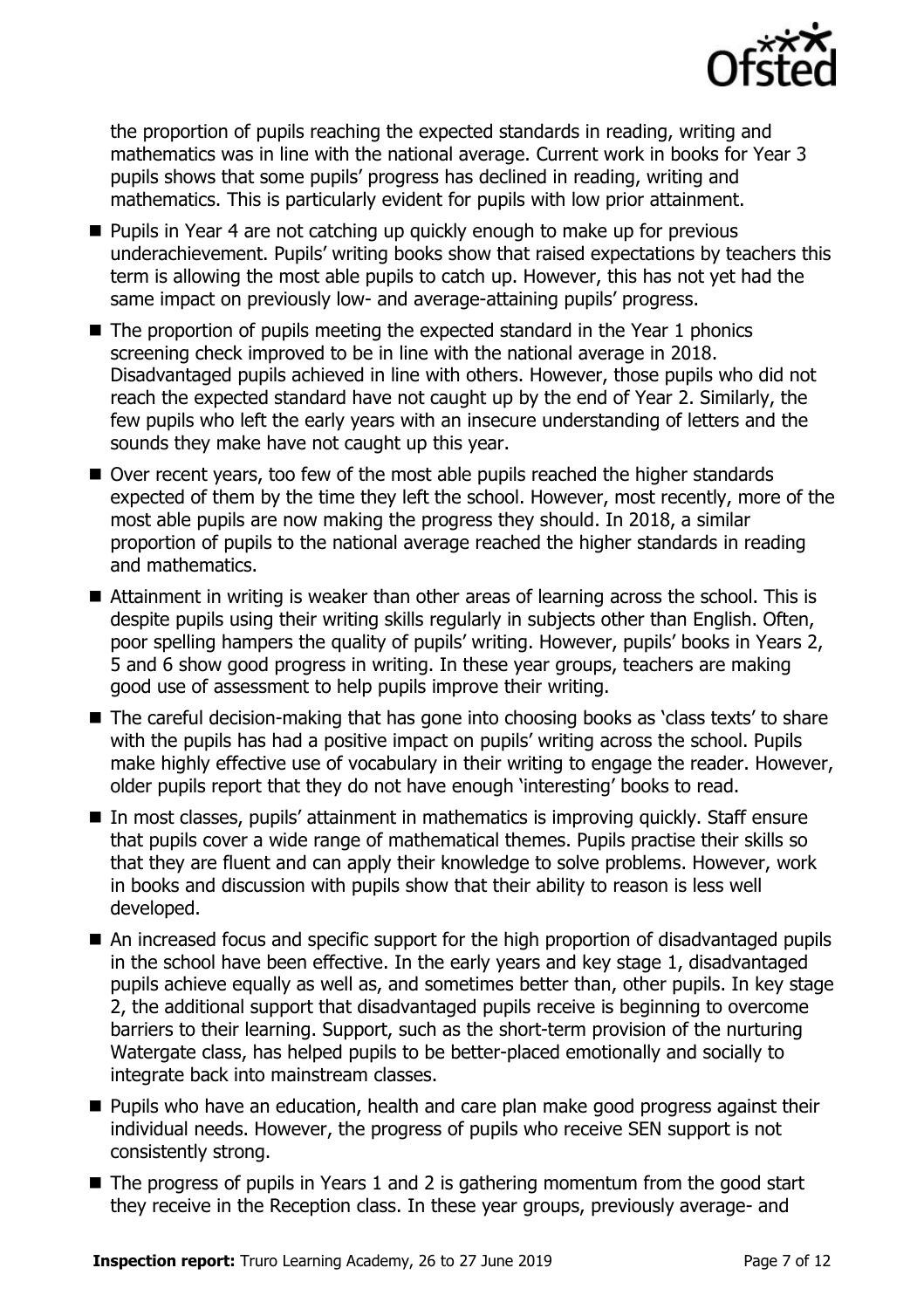

high-ability pupils are continuing to achieve well.

■ Pupils achieve well in physical education and make good progress in their physical skills, stamina and fitness.

#### **Early years provision Good Good**

- Leadership and teaching in the early years are among the strengths of the school. Children make good progress across the early years curriculum so that they are ready for Year 1. From low starting points, the proportion of children achieving a good level of development is now broadly in line with the national average.
- Leaders have acted swiftly to eradicate the differences between boys' and girls' attainment, particularly in reading and writing. Staff plan activities to motivate and challenge boys to the same degree as girls.
- Teaching is strong. Investment in training all the early years staff has paid off. Staff are adept at observing and intervening so that children make strong progress. In particular, their effective modelling of language has supported children in making good progress in speech and language.
- The teaching of phonics is effective. More children are exceeding expectations in reading and writing this year because of the strong focus on developing their phonics knowledge. Children were observed using their 'phonics pinnies' to practise and test each other on the sounds they had been learning earlier that day.
- Staff in the early years engender a love of reading. Children engage enthusiastically in storytelling sessions and confidently retell the sequence of known stories.
- Leaders have established effective routines in children's learning. Consequently, little learning time is lost. Children sustain concentration well and are inquisitive. Staff work successfully to develop children's independence skills and self-confidence.
- Recent support from trust leaders has enabled the teacher to make good use of the outdoor learning environment. Children benefit from a well-resourced and cared for outdoor area for learning. The teacher's careful planning ensures that activities have a clear purpose.
- Children's behaviour is good. They are polite, cooperate well together and are considerate towards one another.
- Staff develop good relationships with parents and families. They engage parents in their children's learning very well through an online tool. Most parents were overwhelmingly positive in their views of the early years provision.
- Welfare and safeguarding requirements are fully met. Staff are well trained about the procedures and expectation that all children must be safe at school. Leaders carry out rigorous risk assessments to satisfy themselves that no harm can come to the children in their care. Consequently, the learning environment provides a safe place for children to learn and explore.
- Leaders ensure that disadvantaged children are supported well. Consequently, they achieve as well as other children. However, a few children with SEND do not receive support that is finely tuned to their academic needs. As a result, the progress that these children make is not as good as it should be.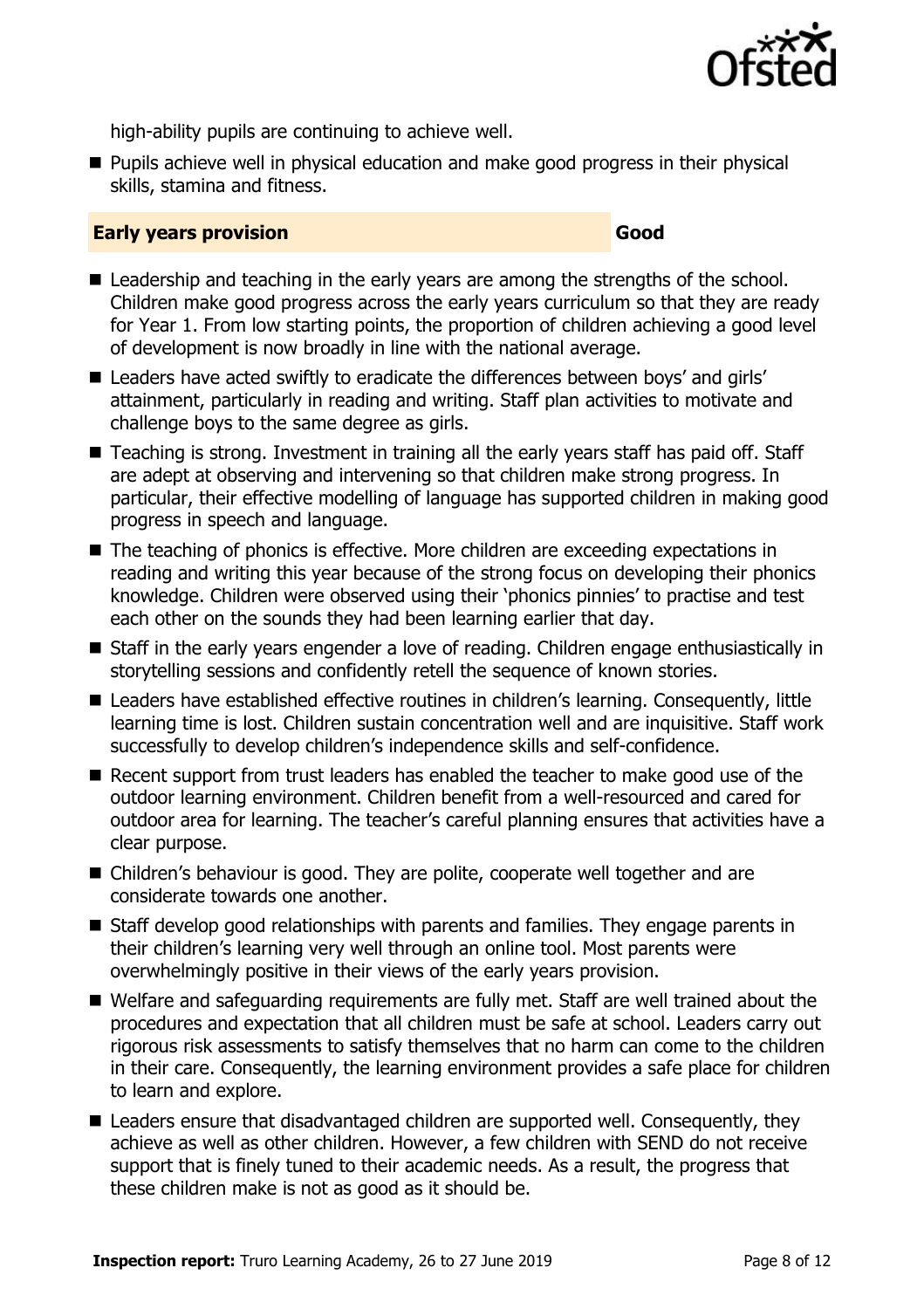

# **School details**

| Unique reference number | 139960   |
|-------------------------|----------|
| Local authority         | Cornwall |
| Inspection number       | 10088321 |

This inspection of the school was carried out under section 5 of the Education Act 2005.

| Type of school                                      | Primary                       |
|-----------------------------------------------------|-------------------------------|
| School category                                     | Academy sponsor-led           |
| Age range of pupils                                 | 5 to 11                       |
| <b>Gender of pupils</b>                             | Mixed                         |
| Number of pupils on the school roll                 | 168                           |
| Appropriate authority                               | Board of trustees             |
| Chair                                               | Jacky Swain                   |
| <b>Head of School</b><br><b>Executive Principal</b> | Daniel Hadley<br>Lyn McNamara |
| Telephone number                                    | 01872 277 635                 |
| Website                                             | www.truroacademy.org.uk       |
| <b>Email address</b>                                | secretary@truroacademy.org.uk |
| Date of previous inspection                         | 6 to 7 December 2016          |

### **Information about this school**

- Truro Learning Academy is a smaller-than-average sized primary school, although numbers on roll have been growing since the previous inspection.
- The school is part of the Aspire Academy Trust, a multi-academy trust of 28 primary schools. The trust's board of directors holds the school to account. It is facilitated by a hub council. The school is part of a hub of five schools in the Truro area.
- There is one executive principal for the schools in the local hub, including Truro Learning Academy and Probus Community Primary School. The head of school at Truro Learning Academy has the responsibility for the daily running of the school. He joined the school in September.
- $\blacksquare$  A high proportion of the pupils join the school at entry points other than the usual transition points. The proportion of pupils who start and leave at other times than at the start of the school year is high compared to national figures.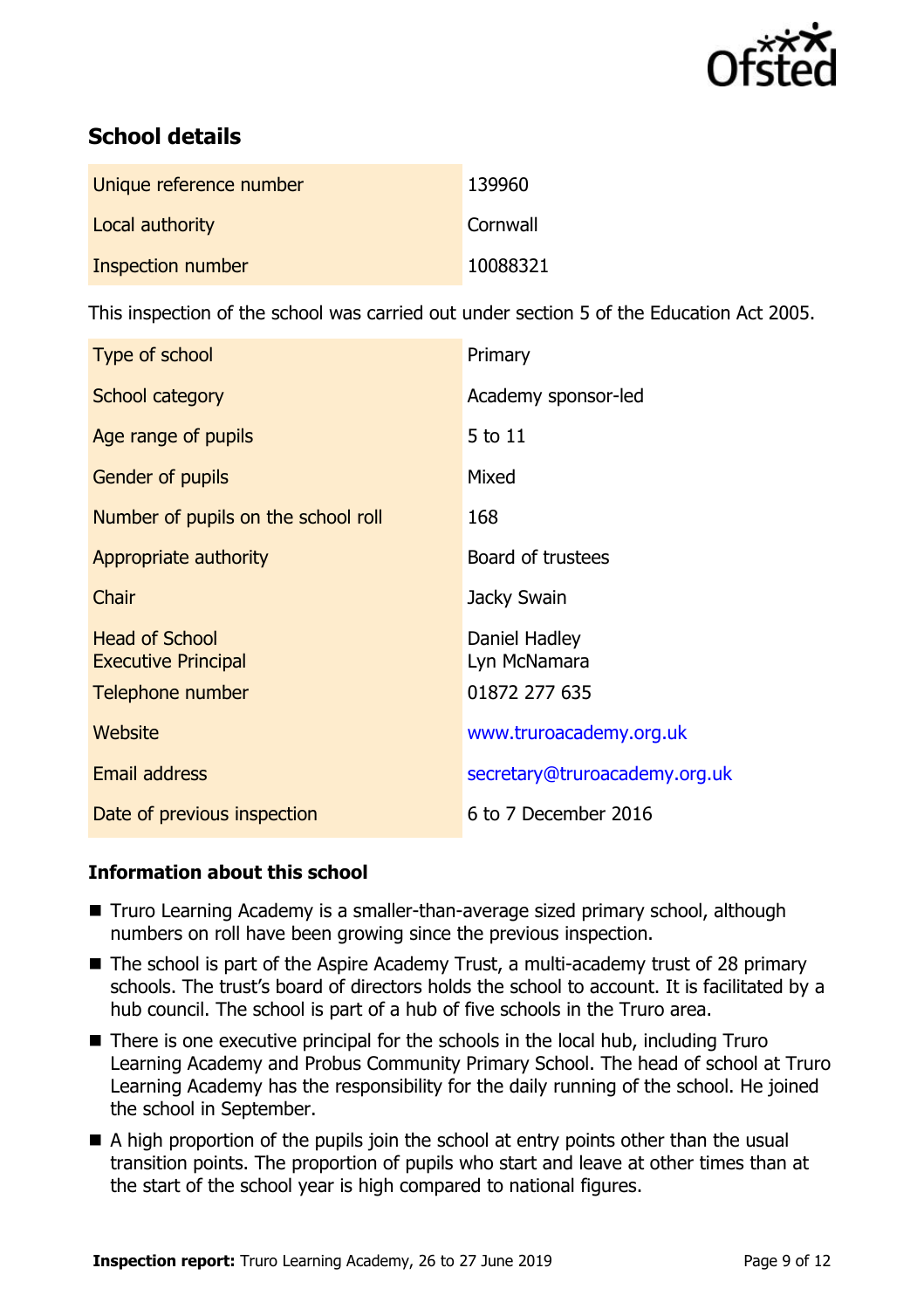

- There have been several staff changes since the previous inspection. There are now only two class teachers out of the six who were in the school prior to September 2019. In addition, all senior and middle leaders apart from the executive principal are new to their roles.
- There is a separate nursery operating from the school site, but this is not managed by the school or part of this inspection.
- The proportion of disadvantaged pupils supported by the pupil premium is above the national average.
- The proportion of pupils with SEND is above average. The proportion of pupils with an education, health and care plan is average.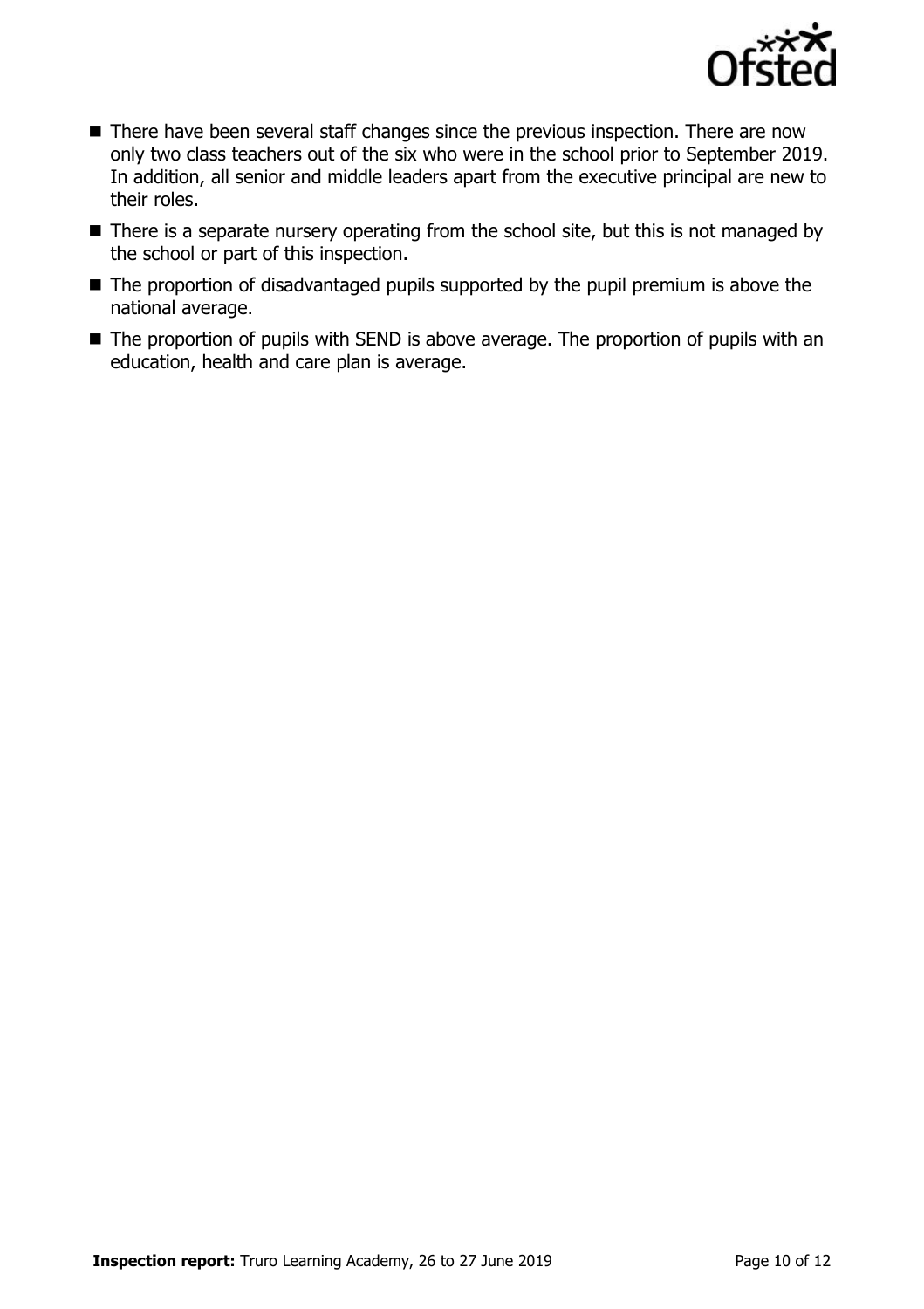

## **Information about this inspection**

- Inspectors observed pupils in lessons in all classes across the school. Visits were mostly accompanied by the executive headteacher or head of school.
- Discussions took placed with the executive headteacher, SENCo and other subject leaders. The lead inspector also met with representatives of the hub council and two directors of the Aspire Trust.
- The inspectors gained the views of pupils throughout inspection activities and during breaktimes.
- The inspectors looked at pupils' work in books to establish the current quality of work across the range of subjects.
- An inspector listened to a sample of pupils read in Years 1 and 2, visited a guided reading session in Year 6 and discussed reading with older pupils.
- Inspectors spoke with pupils and parents to seek their views of the school. The 22 responses from Parent View and corresponding free-texts were considered by inspectors. In addition, information from face-to-face discussions with inspectors was considered. The responses from the staff and pupils' surveys were also considered.
- Inspectors scrutinised a number of documents, including the school's improvement plan, governors' visits and minutes, the school's website, the single central record and other safeguarding notes and records.

#### **Inspection team**

| Tracy Hannon, lead inspector | Her Majesty's Inspector |
|------------------------------|-------------------------|
| Martin Bragg                 | Ofsted Inspector        |